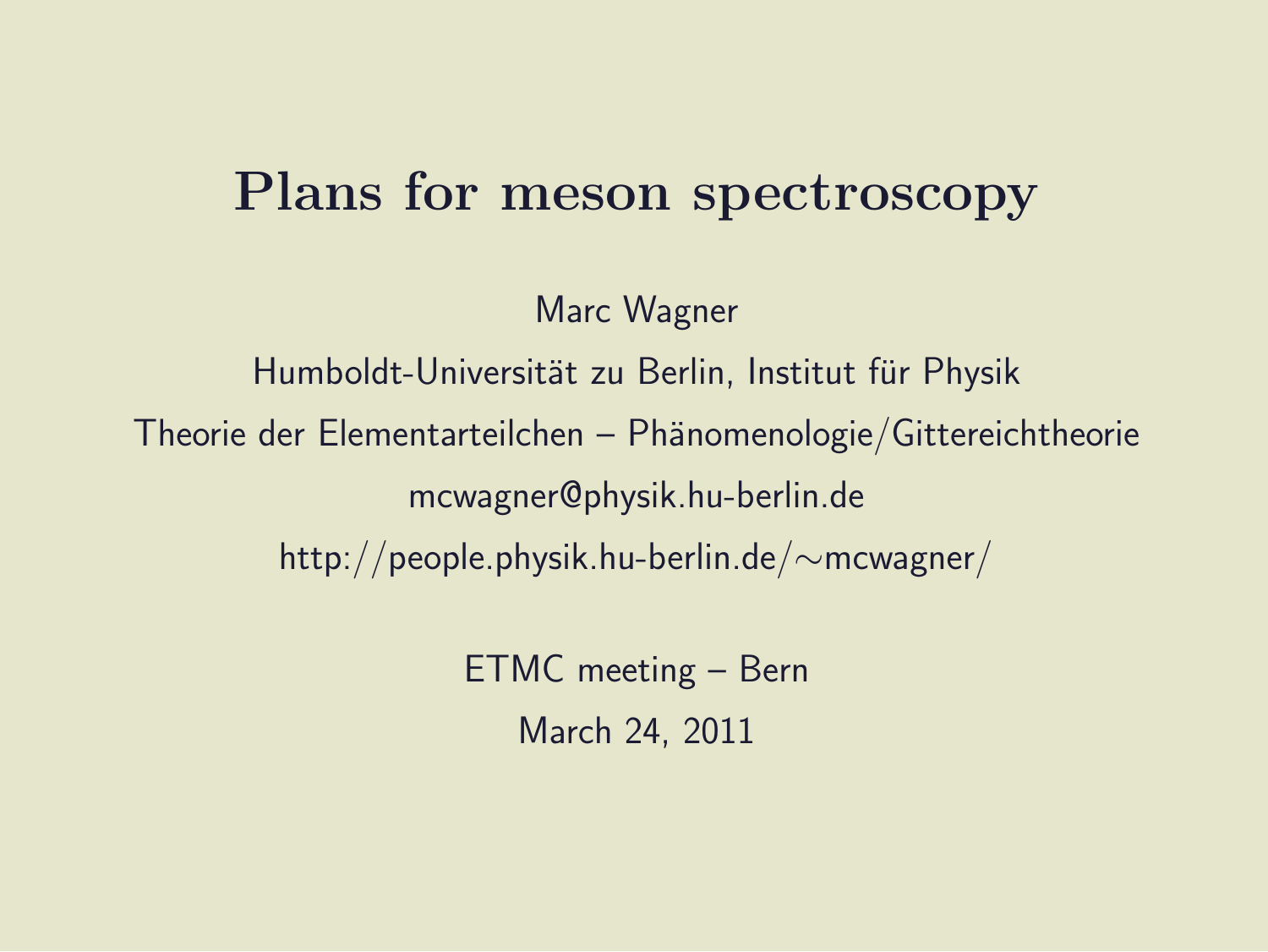#### Introduction

- In May I will start a five year position as leader of a junior research group (Emmy Noether Programme) at Humboldt University Berlin.
- The position is associated with two scientific projects:
	- Project 1: computation of the spectrum of s and c mesons.
		- $*$  Goal: Compute the s and c meson spectrum (kaons, D mesons,  $D_s$ mesons, charmonium) as fully as possible with  $N_f = 2 + 1 + 1$ ETMC gauge field configurations.
	- Project 2: (mixed) action simulations at fixed topology.
- Project 1 requires investigation, implementation and understanding of certain lattice techniques, which might be of general interest for members of ETMC:
	- I would like to let you know, what we plan to do in the next months/years such that you can possibly profit from our experience.
	- If some of you are interested, any form of active collaboration will be very welcome.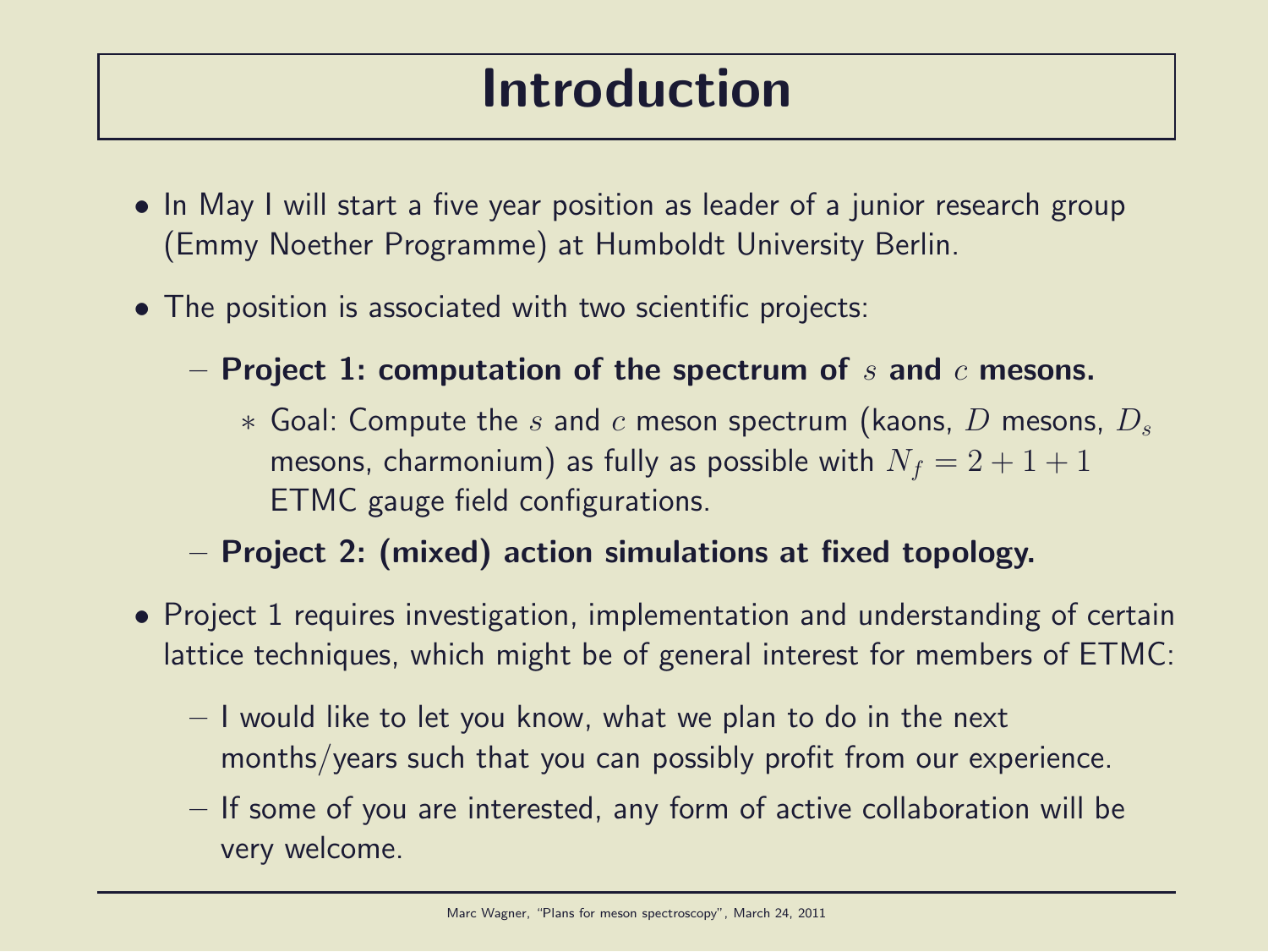# Physical goals,  $s/c$  meson spectrum (1)

- Compute the  $s$  and  $c$  meson spectrum as fully as possible:
	- Consider all mesons, which have at least one s or  $c$  quark, i.e.
		- $*$  kaons (strange-light mesons),  $[light = up or down]$
		- $\ast$  D mesons (charm-light mesons), [light = up or down]
		- $*$  D<sub>s</sub> mesons (charm-strange mesons),
		- ∗ charmonium (charm-charm mesons),
		- ∗ possibly strangeonium (strange-strange mesons).
	- Consider parity  $\pm$ , charge conjugation  $\pm$ , radial and orbital excitations.
	- Lattice setup:
		- $* N_f = 2 + 1 + 1$  flavor ETMC gauge field configurations.
		- $* s/c$  quarks via an Osterwalder-Seiler mixed action setup (no flavor breaking, only parity is explicitely broken).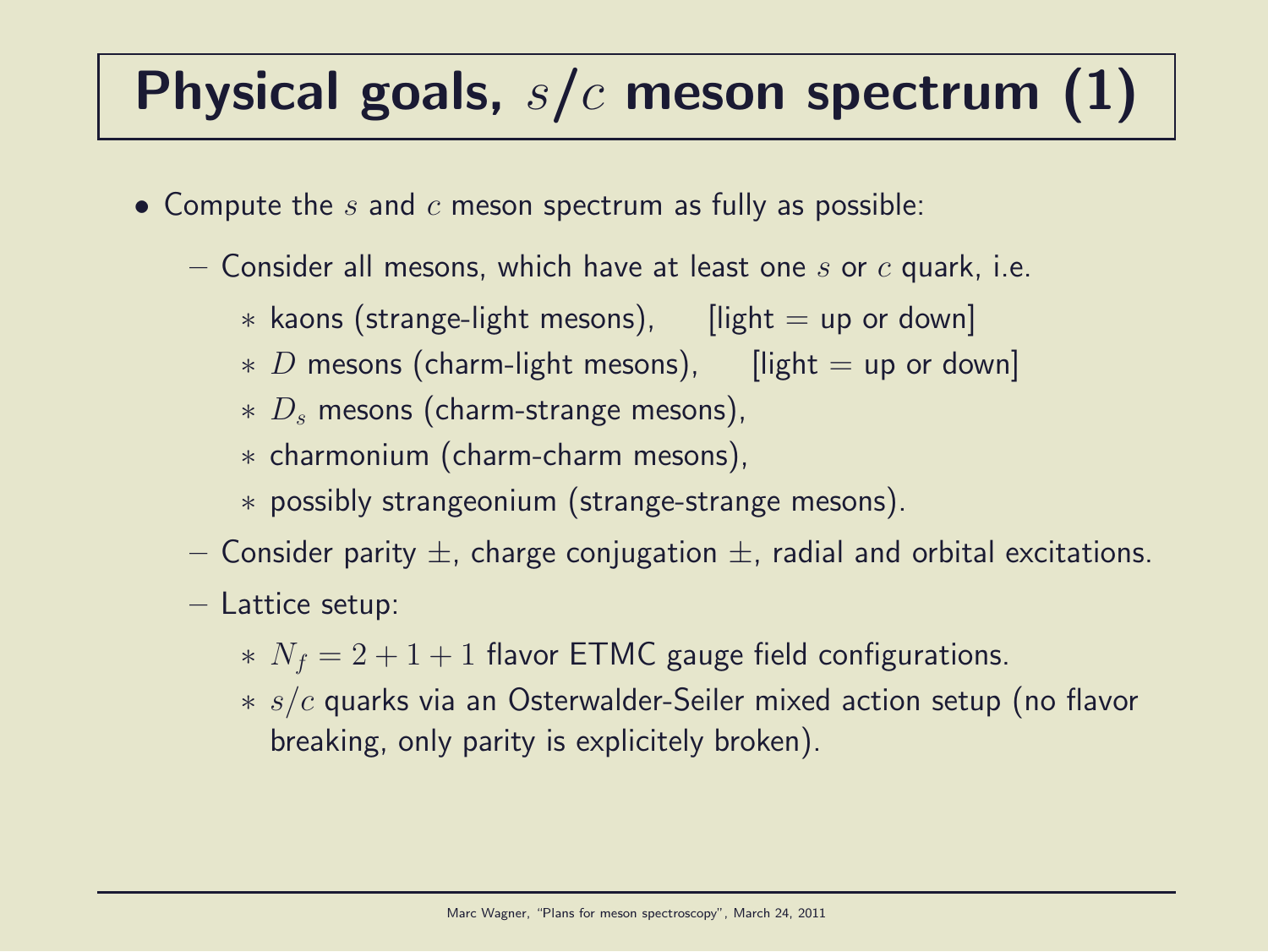#### Physical goals, s/c meson spectrum (2)

• Experimental status (Particle Data Group): 73 known states.

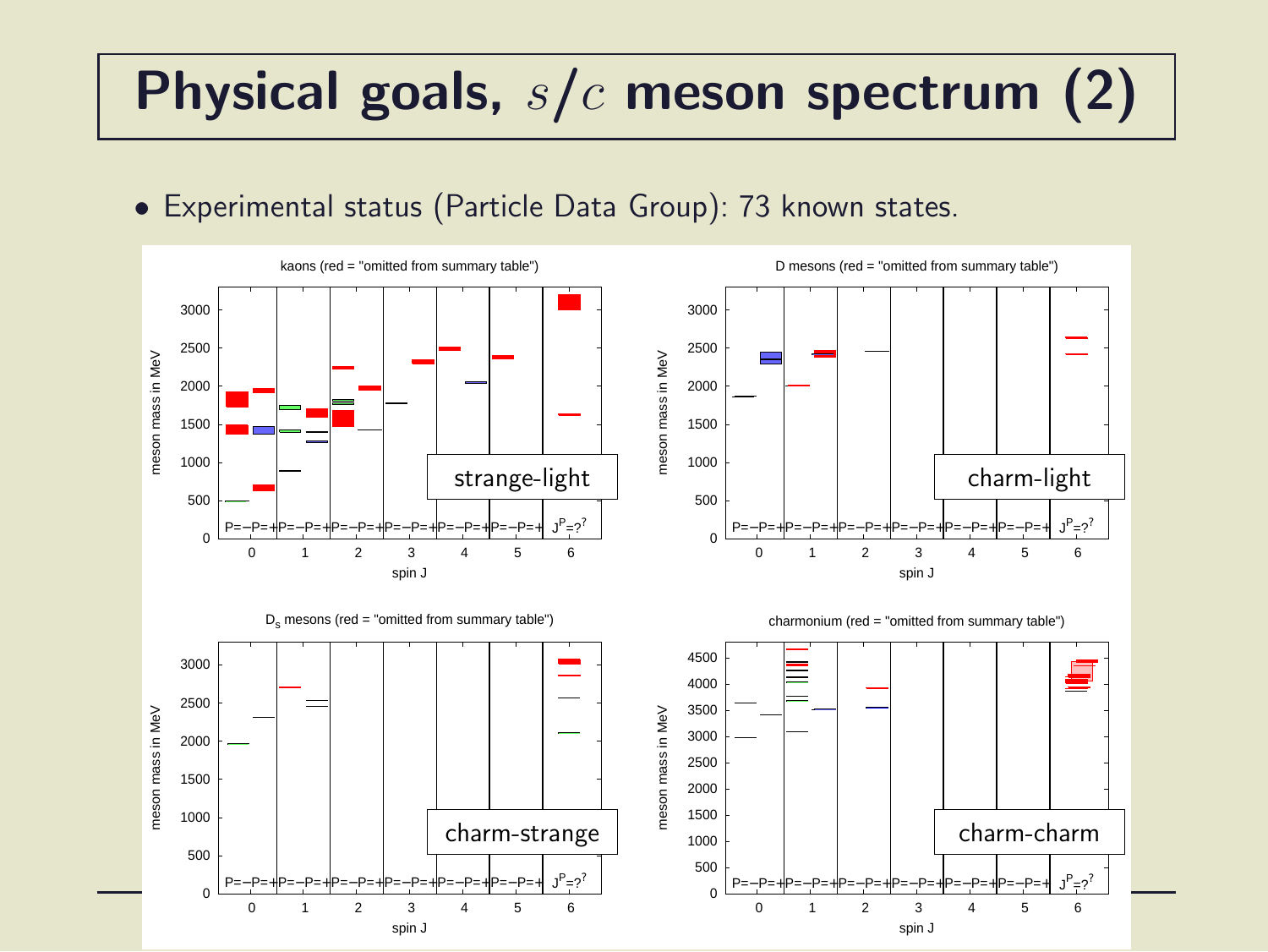## Physical goals,  $s/c$  meson spectrum (3)

- Why is a lattice computation of the s and c meson spectrum important?
	- $-$  Some mesons, e.g.  $D_s$ ,  $\eta_c$ ,  $J/\psi$ , have been measured experimentally with high precision and can also be computed on the lattice very accurately  $\rightarrow$  ideal candidates to test QCD by means of lattice QCD.
	- Some mesons are only poorly understood
		- $\rightarrow$  lattice QCD is the perfect tool to clarify the situation:
			- ∗ 31 meson states labeled with "omitted from summary table" (states colored red), i.e. vague experimental signals, experimental contradictions, states not well established.
			- $*$  Example  $X(3872)$  ( $\bar{c}c$  state): mass not as expected from quark models; could be a  $D^0$ - $\bar{D}^*(2007)^0$  molecule, a bound diquark-antidiquark, ... or models could yield wrong answers.
			- $*$  Example  $D_{s0}^*(2317)$ ,  $D_{s1}(2460)$ : masses significantly lower than expected from quark models, almost equal or even lower than the corresponding D mesons; could be  $D-K$  molecules, tetraquarks, ...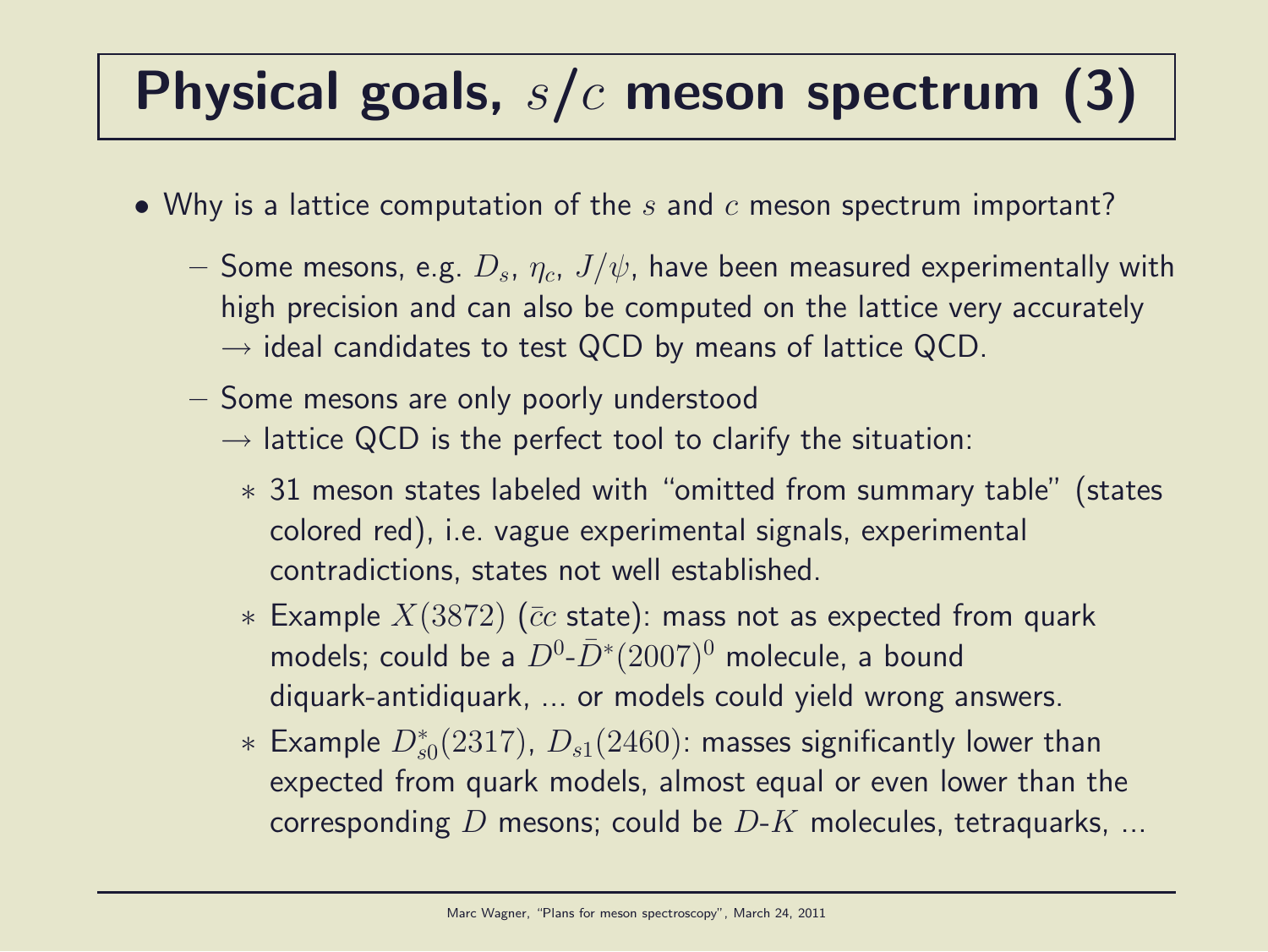# Physical goals,  $s/c$  meson spectrum (4)

- Why is a lattice computation of the s and c meson spectrum important?
	- Lattice QCD predictions of meson masses give valuable input for future experiments.
	- Comprehensive new information expected from existing and new facilities (BABAR, Belle, CEBAF, CLEO, upgraded BES, CDF, D0, FAIR  $(PANDA)$ , LHC, ...) ... i.e. a "hot topic".
	- Lattice results for the  $s$  and  $c$  meson spectrum exist, but no comprehensive picture available at the moment (different discretizations, scale setting methods, numbers of quark flavors, sometimes rather coarse lattice spacings, unphysically heavy  $u/d$  quarks, no extrapolations).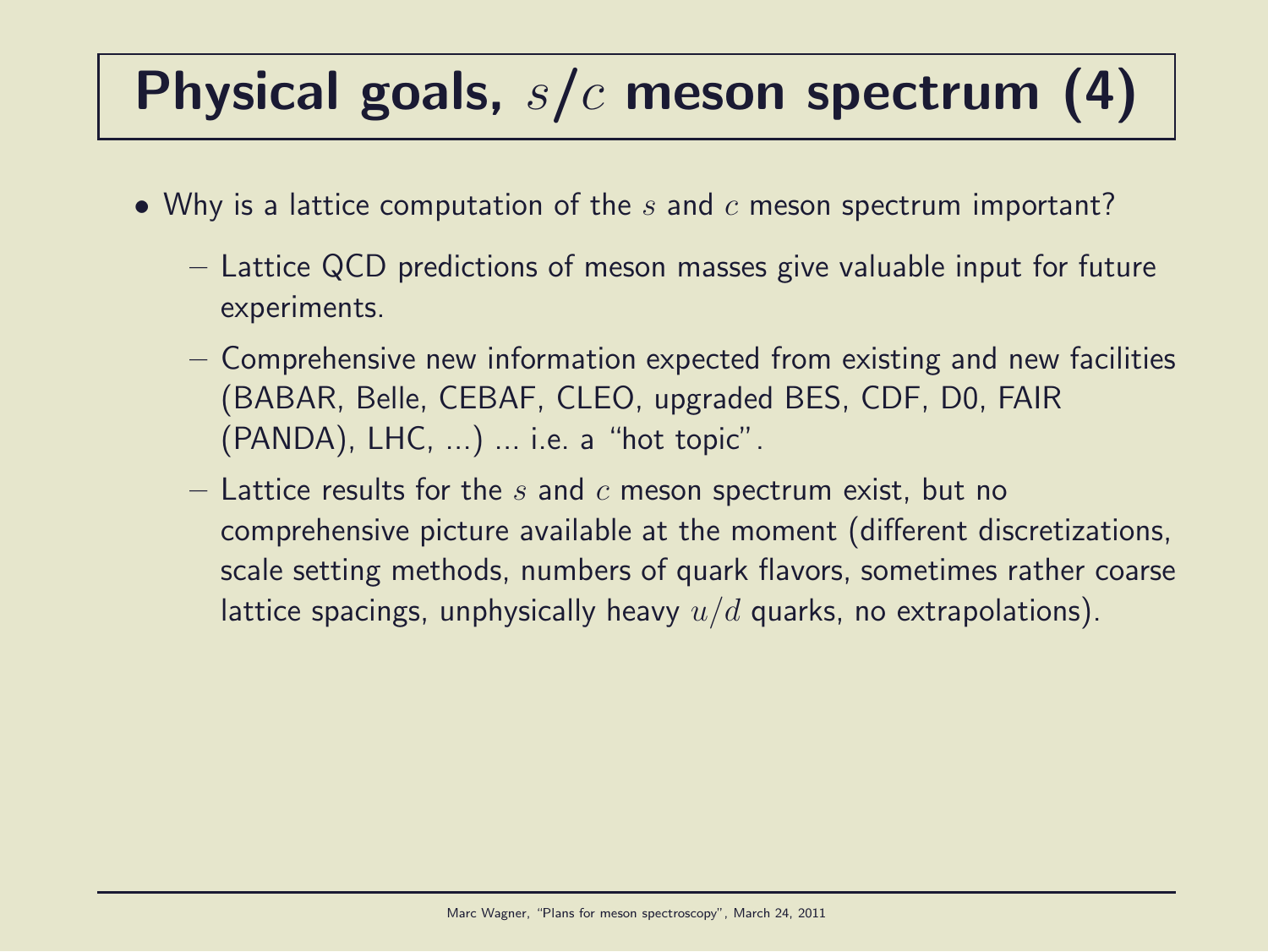#### Technical aspects, overview

- Construction and selection of suitable meson creation operators, application of the "generalized eigenvalue problem".
- Efficient computation of quark propagators and correlation functions (stochastic sources, one-end-trick, distillation).
- How to deal with multiparticle states?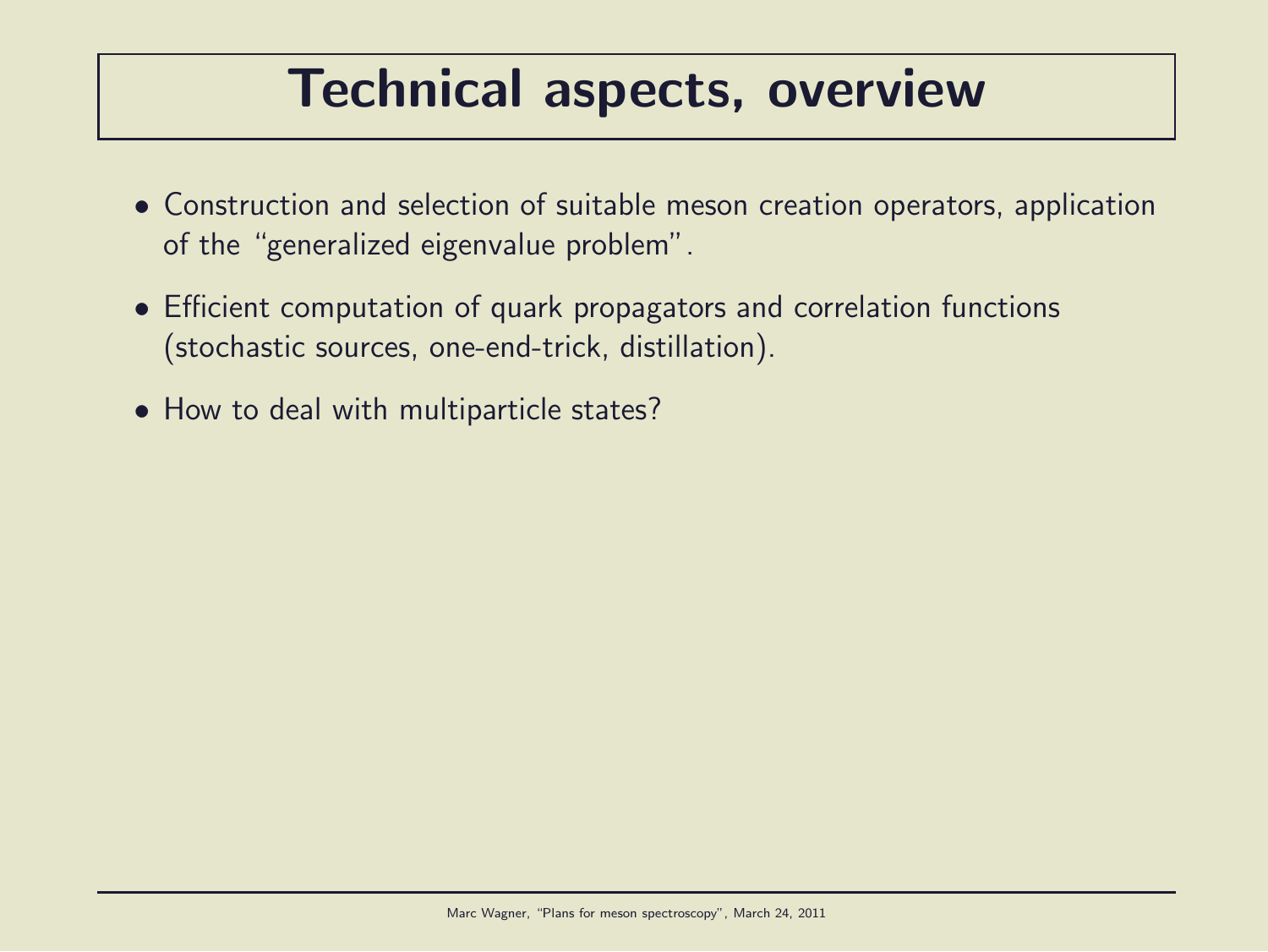# Construction/selection of operators (1)

- Construction of suitable meson creation operators:
	- Goal: construct a set of operators, which almost exclusively excites the states you want to compute; then the masses of these states can be extracted from the corresponding correlation functions/matrices at rather small temporal separation, where statistical errors are also small.
	- General form of a meson creation operator in a continuum-like notation:

$$
\mathcal{O}(\mathbf{x}) = \left( \bar{Q}(S^{(Q)})^{\dagger} \right) (\mathbf{x}) \int d\hat{\mathbf{n}} \Gamma(\hat{\mathbf{n}}) U(\mathbf{x}; \mathbf{x} + d\hat{\mathbf{n}}) \Big( S^{(q)} q \Big) (\mathbf{x} + d\hat{\mathbf{n}}).
$$

- Degrees of freedom:
	- $*$  Spin structure, parity ( $\gamma$  matrices).
	- ∗ Angular momentum structure (displacement of valence quarks, lattice versions of spherical harmonics).
	- ∗ Width of the operator (smearing techniques).
	- ∗ Nodes in the generated wavefunctions (application of derivatives).

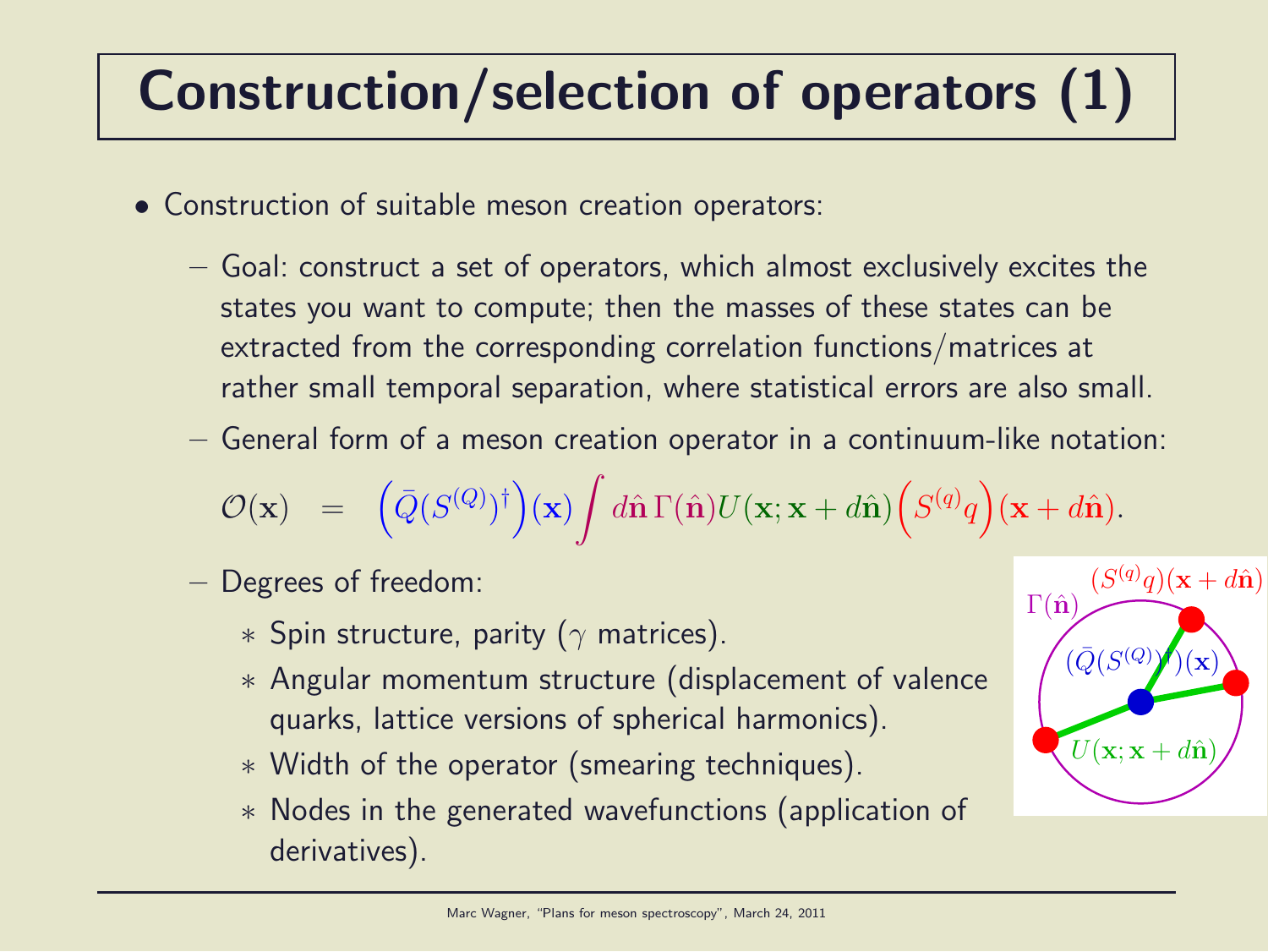# Construction/selection of operators (2)

- Selection of suitable meson creation operators:
	- Optimize operators by minimizing effective masses at small temporal separations.
	- Choose a small set of operators, which are sufficiently different:
		- ∗ What are suitable criteria? Can this selection be automated in an effective way?
		- ∗ The HS Collaboration recommends minimizing the condition number of "normalized" correlation submatrices at small temporal separation  $($ condition number = largest eigenvalue/smallest eigenvalue).

[C. Morningstar, PoS LATTICE2008, 009 (2008)]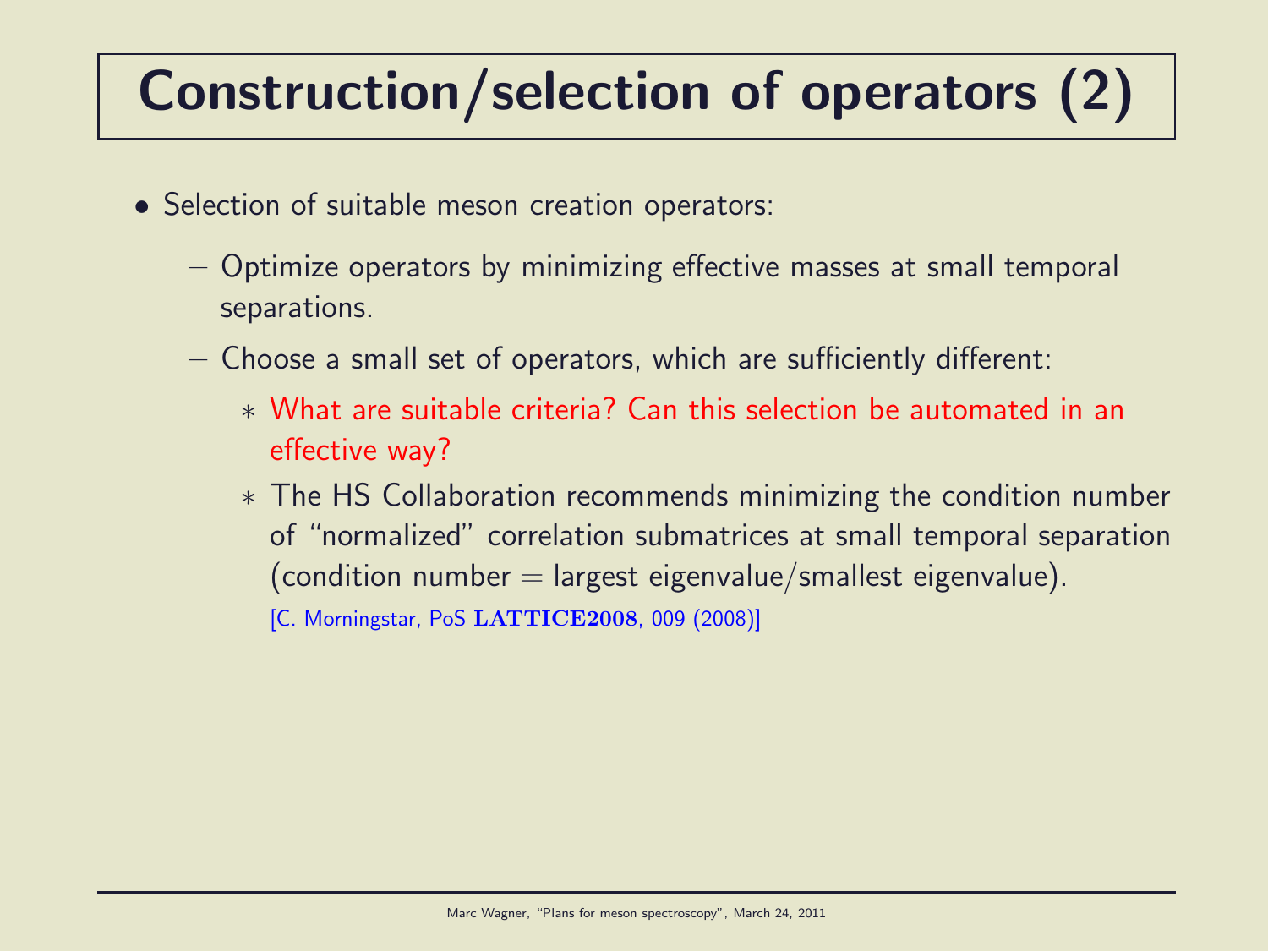# Construction/selection of operators (3)

• Application of the "generalized eigenvalue problem":

$$
C(t)v_n(t, t_0) = \lambda_n(t, t_0)C(t_0)v_n(t, t_0) ,
$$
  
\n
$$
E_n = \lim_{t \to \infty} E_n^{\text{eff}}(t) , E_n^{\text{eff}}(t) = \ln \left( \frac{\lambda_n(t, t_0)}{\lambda_n(t + 1, t_0)} \right) , n = 1, ..., N.
$$

- Is it advisable to determine ground states from correlation matrices solving a generalized eigenvalue problem or is the effective mass of a single optimized correlation function sufficient?
- My current experience with static-light mesons, static-light baryons, the static potential (Wilson loops), ... indicates that there are no practical benefits in using correlation matrices.
- However B. Blossier et al. showed that the difference between the mass  $E_n$  and the effective mass  $E_n^{\rm eff}(t)$  is proportional to  $e^{-(E_{N+1}-E_n)t}$ , i.e. decreases exponentially with respect to t, where  $E_{N+1}$  is the mass of the first state "out of the basis".

[B. Blossier, M. Della Morte, G. von Hippel, T. Mendes and R. Sommer, JHEP 0904, 094 (2009)]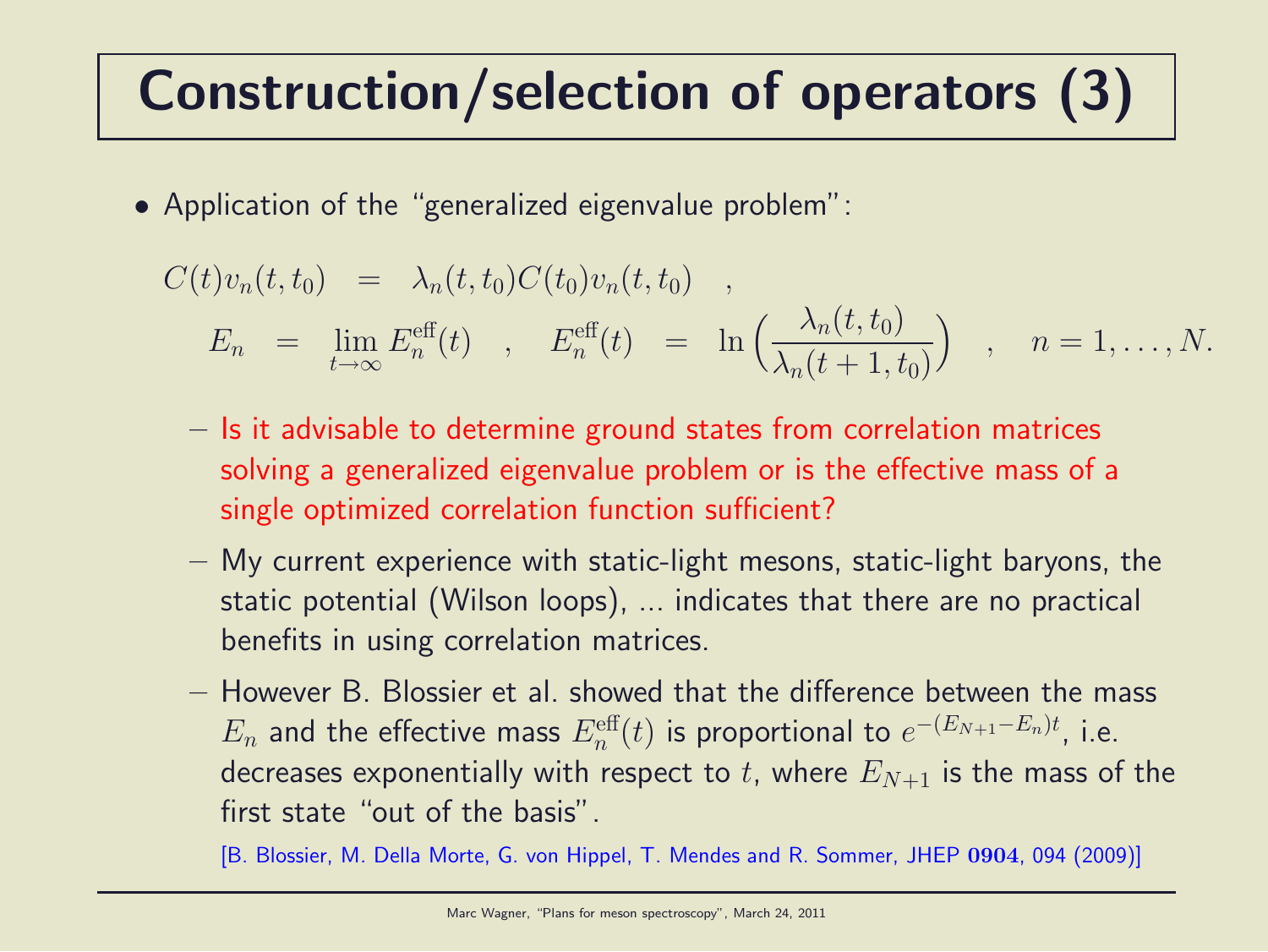# Efficient computation of propagators (1)

• Computation of all-to-all quark propagators would be ideal, is, however, computationally prohibitively expensive.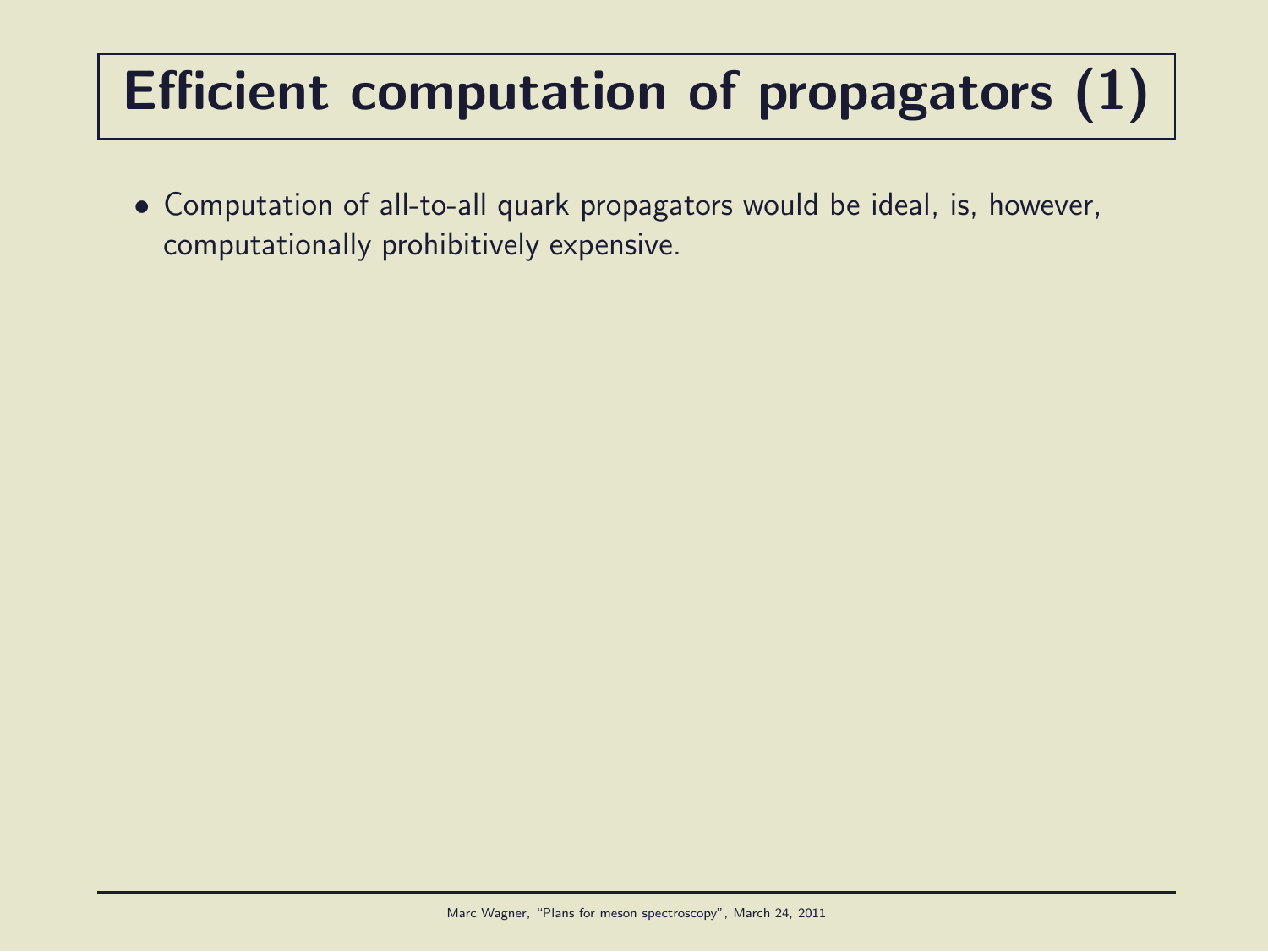# Efficient computation of propagators (2)

- Strategies to maximize efficiency:
	- Unbiased stochastic estimation of all-to-all quark propagators (stochastic sources, possibly diluted).
	- One-end-trick:
		- $(+)$  Eliminates statistical noise on "one end" of the correlation function.
		- (−) Requires spin diluted sources.
		- $(-)$  Requires separate inversions for each operator.
	- Distillation:
		- $(+)$  A specific type of smearing recently proposed by the HS Collaboration.
		- (−) Computationally very expensive (requires low lying eigenmodes of the lattice Laplacian).
		- [M. Peardon et al. [HSC], Phys. Rev. D 80, 054506 (2009)]
- Implement and compare these approaches with respect to efficiency.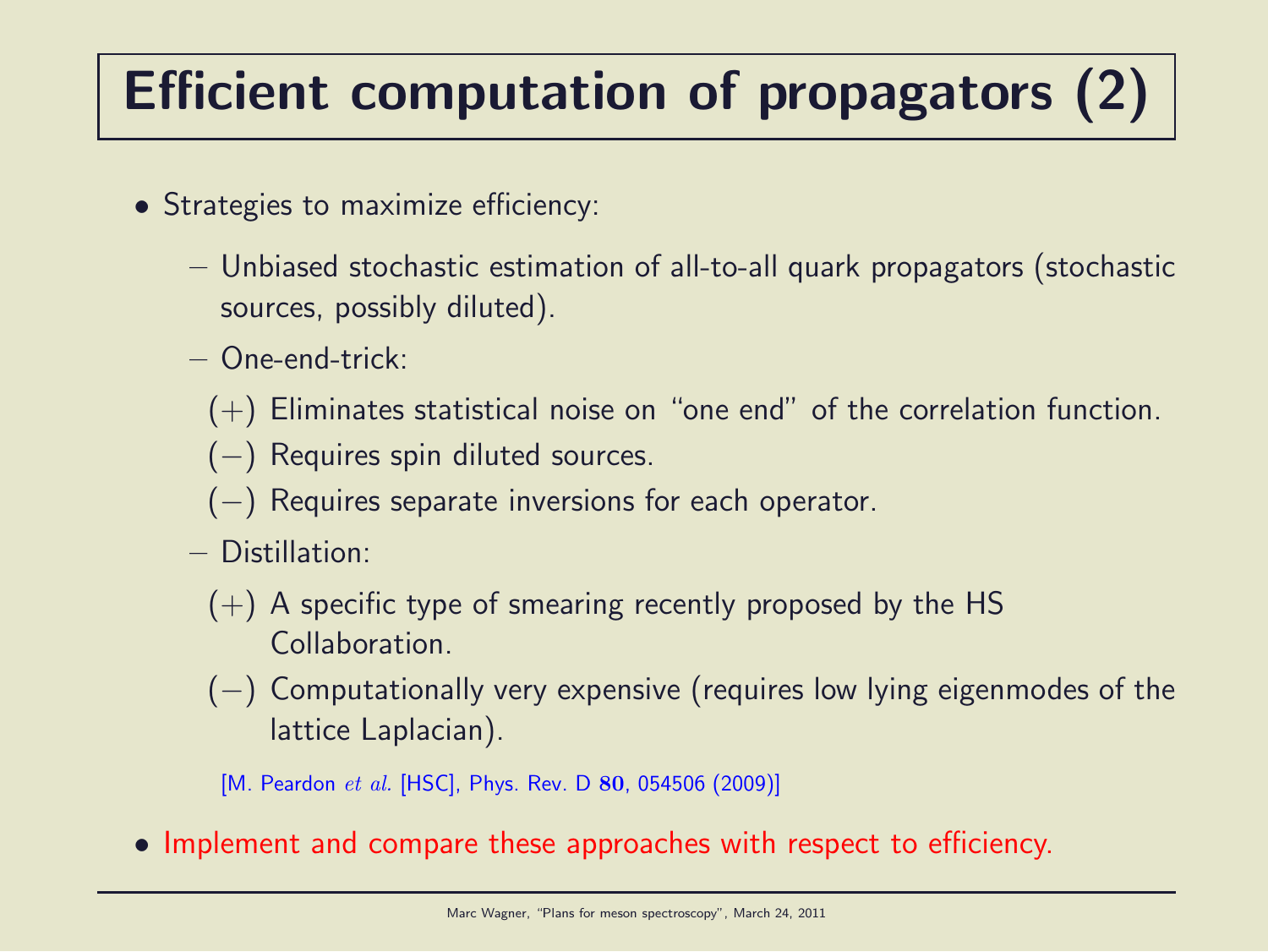# How to deal with multiparticle states?  $(1)$

 $\bullet$  At (close to) realistic pion masses  $(m_\mathrm{PS}\!\lesssim\!300\,\text{MeV})$  most excited states have the same quantum numbers as lighter multiparticle states (e.g. ground state  $+$  pion(s)), i.e. are resonances.